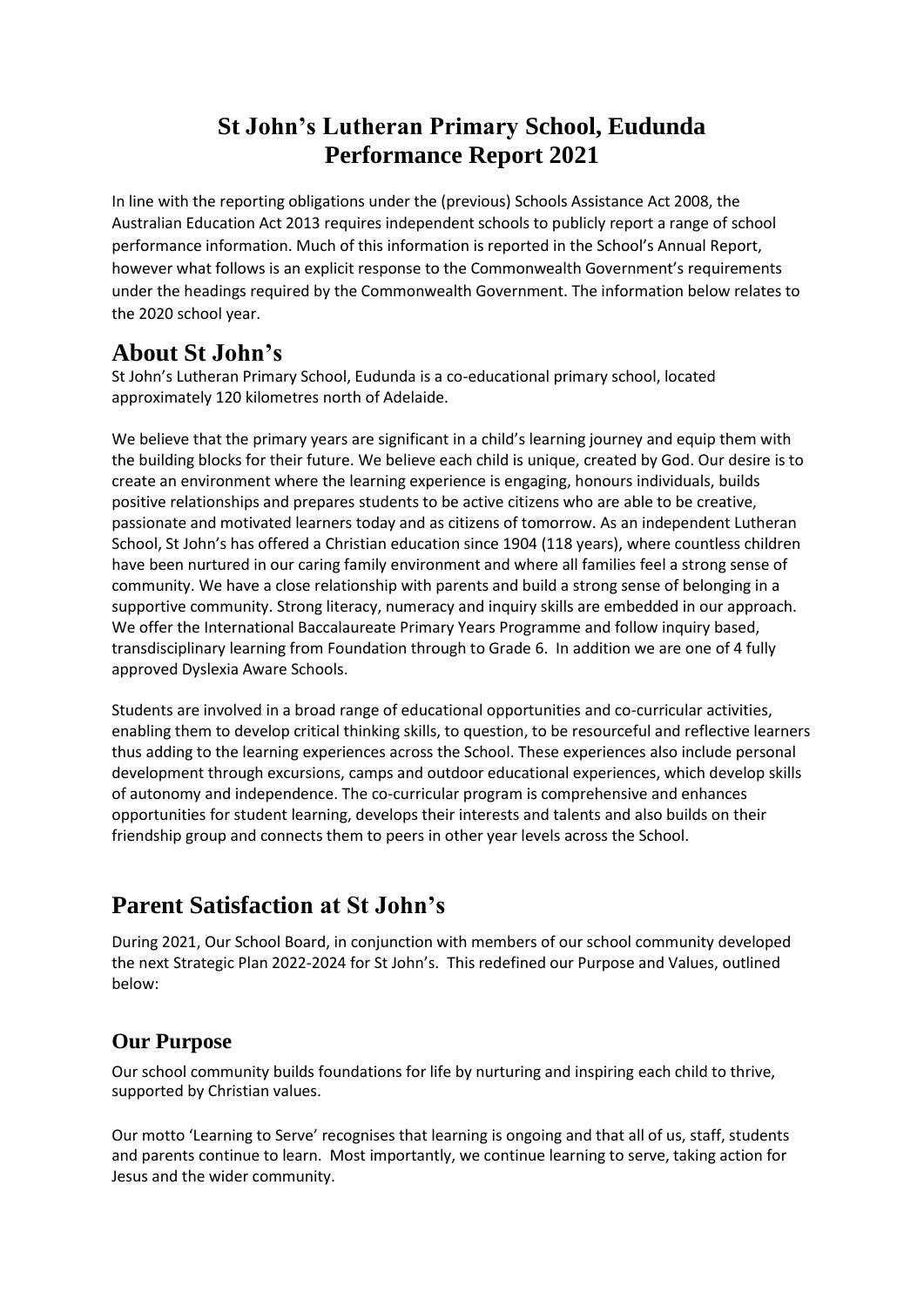### **Our Values**

| Integrity                                                                                                                                                                | Creativity                                                                                                                              | <b>Christian values</b>                                                                      | <b>Teamwork</b>                                                                                         | Wonder                                                                    | Enthusiasm                                                                  |
|--------------------------------------------------------------------------------------------------------------------------------------------------------------------------|-----------------------------------------------------------------------------------------------------------------------------------------|----------------------------------------------------------------------------------------------|---------------------------------------------------------------------------------------------------------|---------------------------------------------------------------------------|-----------------------------------------------------------------------------|
| We respect and<br>treat others<br>fairly. We always<br>strive to achieve<br>our best, are<br>honest and<br>accept<br>responsibility for<br>our decisions<br>and actions. | We appreciate<br>our differences<br>and others'<br>ideas and skills.<br>We encourage<br>individuality,<br>confidence and<br>resilience. | We reach out<br>and care for<br>others, knowing<br>we are all<br>unique and<br>loved by God. | We listen to<br>others with an<br>open mind,<br>share and help<br>each other to<br>achieve our<br>best. | We are curious<br>and encourage<br>each other to<br>explore and<br>learn. | We approach life<br>and learning<br>enthusiastically and<br>with gratitude. |

### **Strategic Priorities**

The Strategic Plan 2022-2024 identified 3 major priorities for the school. They are: **Learning** 

- Clear direction re IB or other framework.
- Outstanding teachers who have a sound understanding of contemporary learning.
- Increased student agency influence, pride, empowerment, ownership.
- Improved achievement and growth across all domains (NAPLAN or other measures).
- Literacy and numeracy results meet Australian benchmarks.
- Learning support framework and practices are understood and valued by all stakeholders as being highly effective.
- Improved in-class support.

#### **Community**

- All stakeholders:
	- o Share a strong sense of purpose and partnership.
	- o Feel respected and supported.
	- o Are active advocates.
- School climate consistently 'warm' (welcoming, respectful, caring).
- Strong connection in the local community community feels invested in the school.
- Strong reputation throughout the major and minor catchments.
- Enrolments from locations outside current reach.
- Increased enrolments.

#### **Infrastructure**

- A plan to progressively improve all spaces and facilities (master plan for grant purposes).
- Minor works and refurb program delivering improvements every year from Christmas 2021 holidays.
- BGA and minor capital grant applications submitted.
- Clear technology plan that considers maker activities and equipment to add excitement to learning (infers innovation).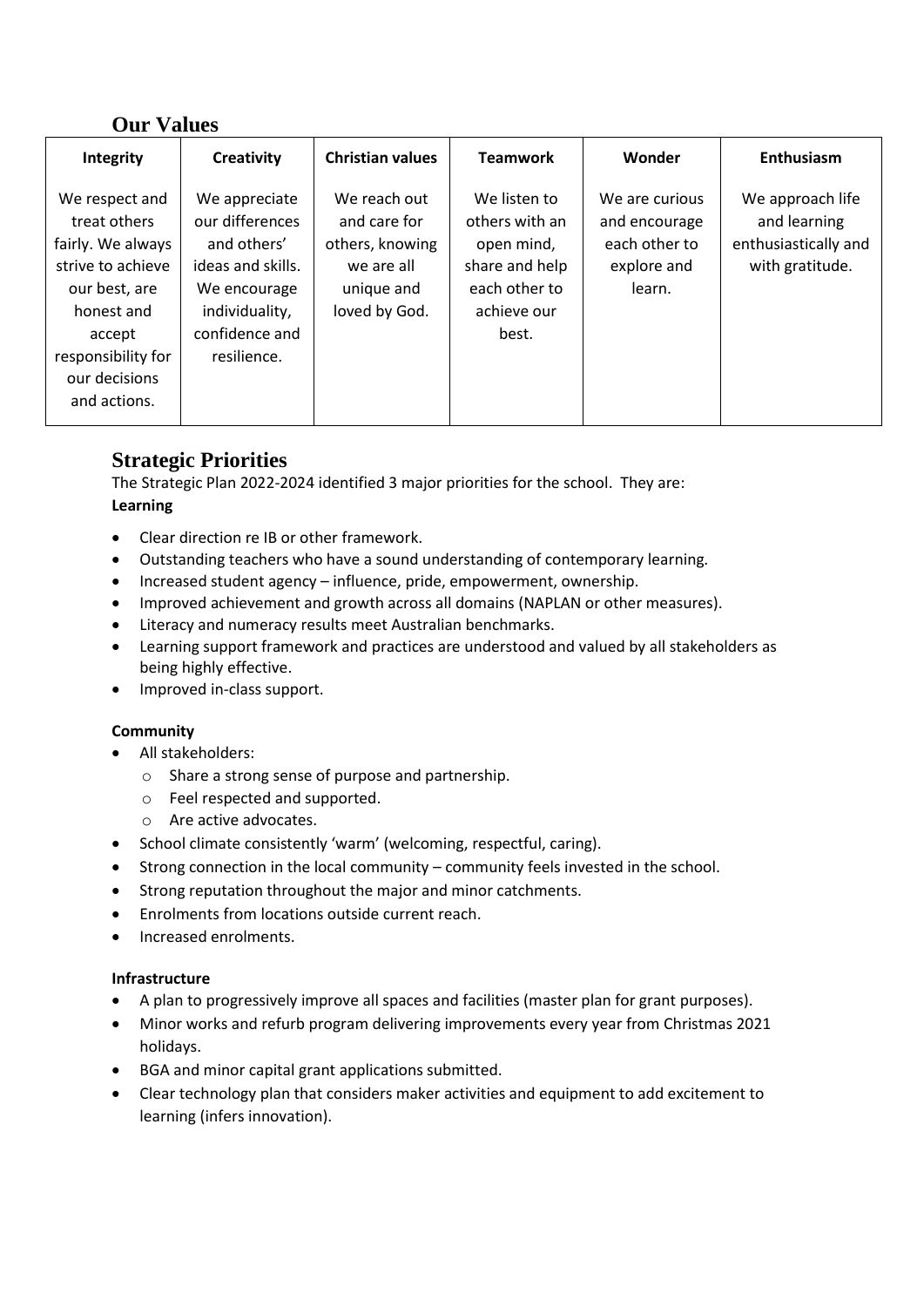## **Standards and Qualifications**

All Teachers are registered with the South Australian Teachers Registration Board, which includes a current Working With Children check. A full list of teachers and their academic qualifications are as follows:

Michael Bowmer: Master of Education; Master of Counselling; Diploma Lutheran Education Sue Denholm: Bachelor of Ed JP/Primary, Grad Dip. Theology Renae Ruediger: Bachelor of Ed JP/Primary \*Mandy Verco: Bachelor of Teaching, Grad Dip. Theology Kathy Cluse: Bachelor of Education Primary Josie Wundersitz: Bachelor of Teaching Primary, Grad Dip. Theology Edith Zeller: Dip Art Design Tech, Teachers Certificate

\*Mrs Verco left St John's at the end of the 2021 School year and commenced in January 2022 at Faith Lutheran College.

## **Workforce Composition (Including Indigenous Composition)**

Total headcount **13** (includes full time, part-time and casual staff ) Teaching Staff **7** (full time equivalent) Non-teaching staff **6** (full time equivalent) Gender composition (headcount) females **12** / males **1** Number of Indigenous staff **0**

### **Student Attendance**

The average student attendance rate for 2021 was 94.2%, compared with 95.2% in 2020. Foundation: 93.6 % Year 1: 93.4 % Year 2: 94 % Year 3: 92.7 % Year 4: 96.8 % Year 5: 91.3 % Year 6: 97.7 % Average for attendance: 94.2 %

Absentees are electronically recorded daily and, where a class teacher becomes concerned about an individual student's attendance, the matter is discussed with parents.

## **Student Outcomes in Standardised National Literacy and Numeracy Testing (NAPLAN)**

Student Outcomes in Standardised National Literacy and Numeracy Testing: 2021 NAPLAN (National Assessment Program Literacy and Numeracy) testing was undertaken in Term 2, with the following results.

This is a compulsory nationwide program conducted on the same day across Australia. Children in Years 3, 5 and 7 were assessed in the areas of Reading, Writing, Spelling, Grammar and Punctuation, and Numeracy. Student achievement is reported in relation to national minimum standards – either above, at or below the minimum standard. Individual NAPLAN reports were sent home to parents at the end of Term 3.